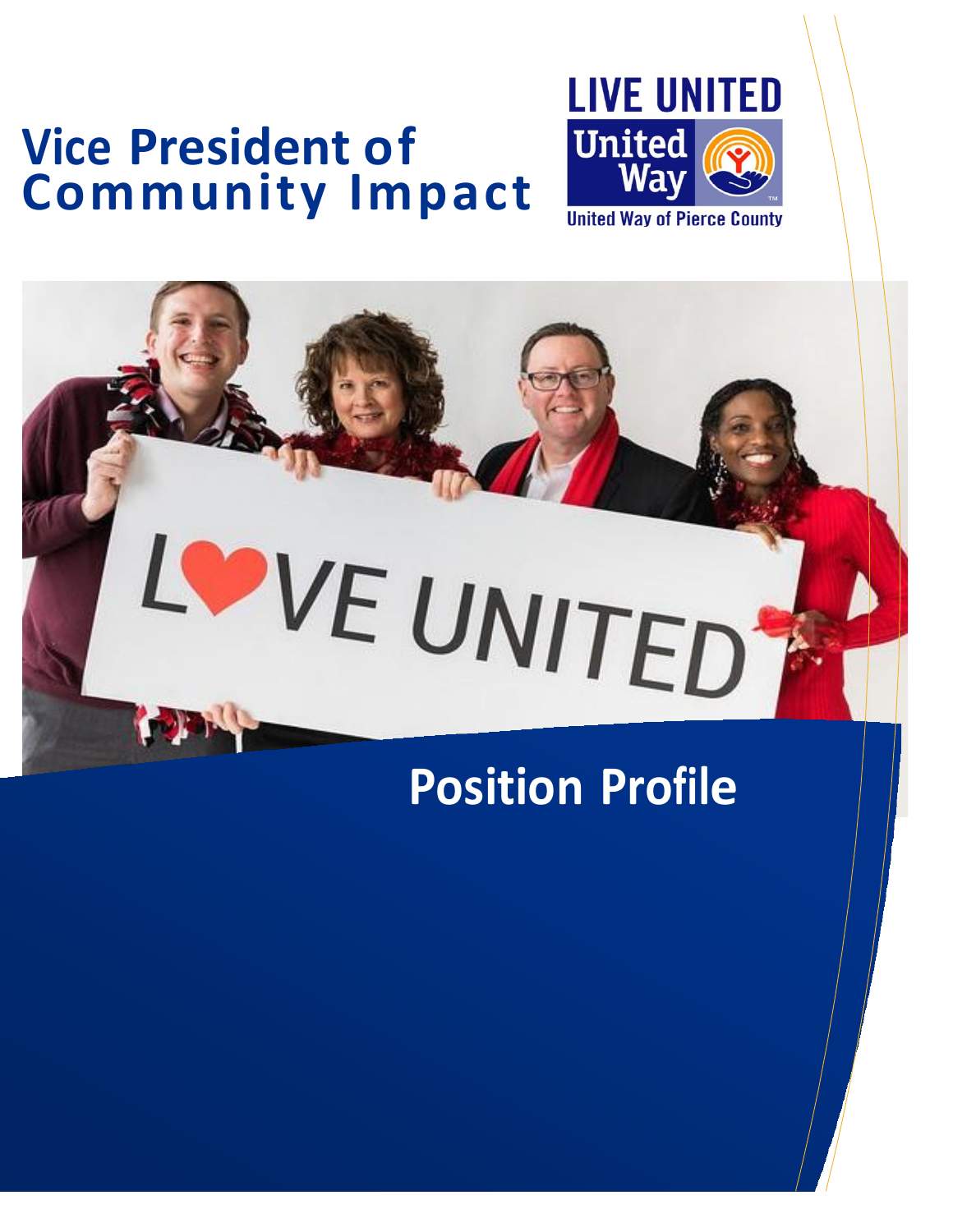

# **United Way of Pierce County Be Part of Transforming Our Community! Vice President of Community Impact**

United Way of Pierce County in Tacoma, WA has embarked on a search for a talented, creative leader who has the relationship, development and leadership skills to be its next Vice President of Community Impact.

United Way, along with its community partners, has forged a bold path to lift 15,000 households out of poverty and into financial stability by 2028, one family at a time. As a catalyst for change, we bring people together to convene around public problem solving that focuses on the continuum of moving families out of poverty. Getting people out of poverty isn't a linear path. To create lasting impact we take an integrated approach:

**A Strong Foundation of Basic Needs:** By ensuring basic needs such as food, clothing, transportation, health and shelter are met families can move out of crisis and into stability.

**Breaking Down Barriers:** Navigating supportive services like affordable childcare, English language skills, technology, legal assistance and safety needs provide greater family stability.

**Financial Stability:** Employment placement, financial coaching, education and workplace skills move families from stable to thriving.

Creative solutions to community problems require innovative approaches to solving the complex issue of poverty. All of the resources raised are invested in our poverty-fighting work and community partners that are aligned with our mission to address the barriers of poverty and move more families to self-sufficiency.

Leading a staff of four, the VP will be responsible for l eading systems change efforts focused on poverty reduction.

The position offers great professional and personal satisfaction through its high profile work with a wide range of top community leaders from the corporate, nonprofit, government, education, small business, philanthropic and organized labor sectors of Pierce County.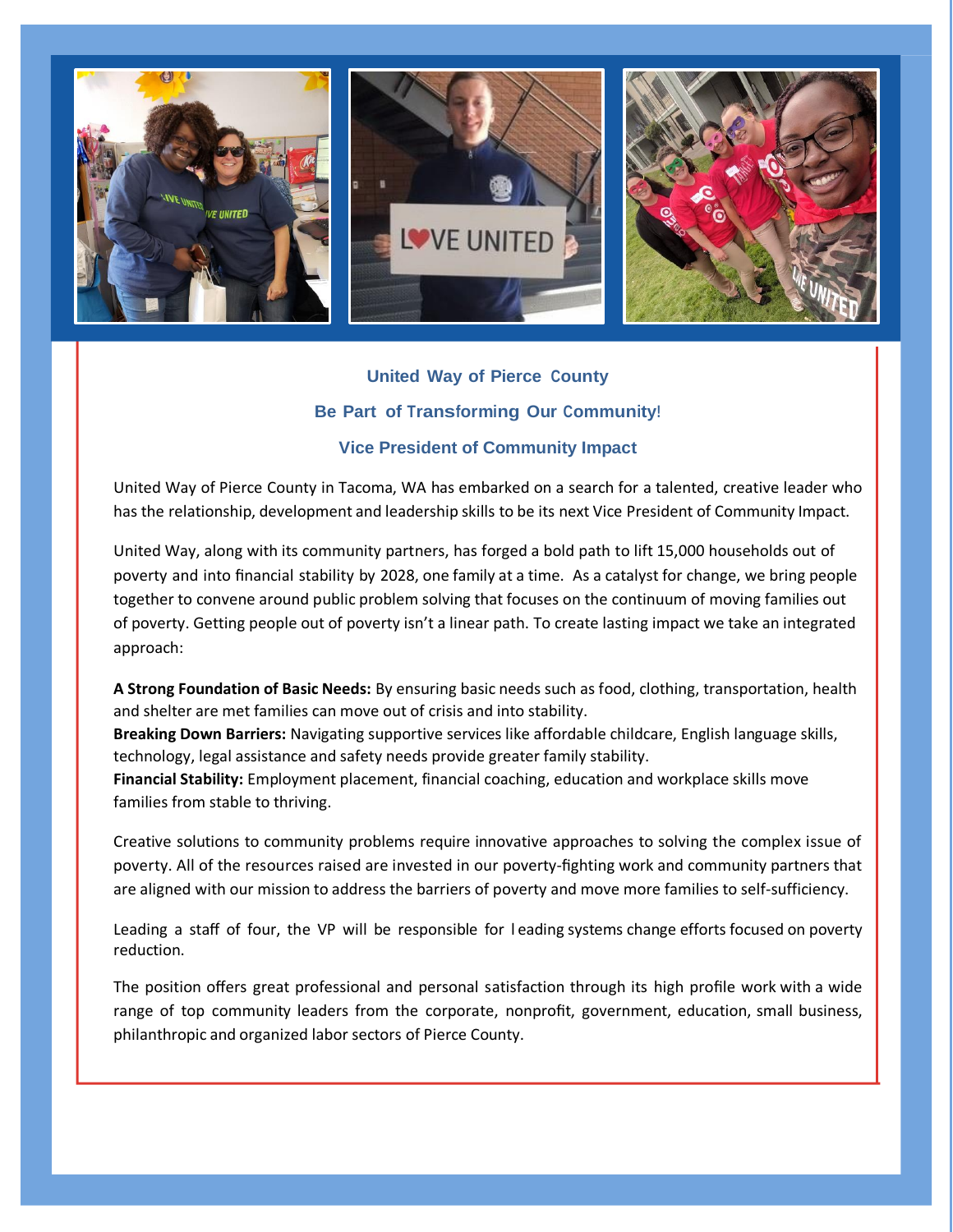## **COMMITTED TO LIFTING 15,000 HOUSEHOLDS OUT OF POVERTY AND INTO FINANCIAL STABILITY BY 2028, ONE FAMILY AT A TIME**

Today in Pierce County, one in three local households have incomes above the federal poverty level, but below the cost of living threshold. While employment has been on the rise, more than half of newly hired workers earn less than what they need for their families.

As a community convener, we work across sectors to make the meaningful changes that are needed to fight poverty. This need is also the driving force behind our annual From Poverty to Possibilities summit where we work together, as a community, to uncover key challenges facing families. This year's summit highlighted the cliff effect (families losing their public benefits before they are ready to be self-sufficient), the need for more training and higher participation in changing public policy and the need to address systematic barriers.

Everyone should have the opportunity to achieve a sound standard of living with the dignity that comes from being engaged in and respected by their community. Three key conditions guide our work: economic success, autonomy and being valued in the community.

The transformation that occurs from our work is far greater than what a small group in the community or an organization can achieve alone. Thanks to the community's generosity in 2018 we improved conditions for 124,105 people in Pierce County through our direct network of partners, programs and services. In addition, we helped people gain stability and greater financial selfsufficiency.

For more information about the United Way of Pierce County visit [www.uwpc.org](http://www.uwpc.org/)



**WHAT WE DO**

#### **Strategic Framework**

Our mission is to work from the heart to unite caring people to tackle our community's toughest challenges

#### **Our Vision**

A compassionate, vital community where people have the education, resources and opportunities to achieve their highest potential

#### **Bold Goal**

United, we will lift 15,000 house- holds out of poverty by 2028 and into financial stability, one family at a time.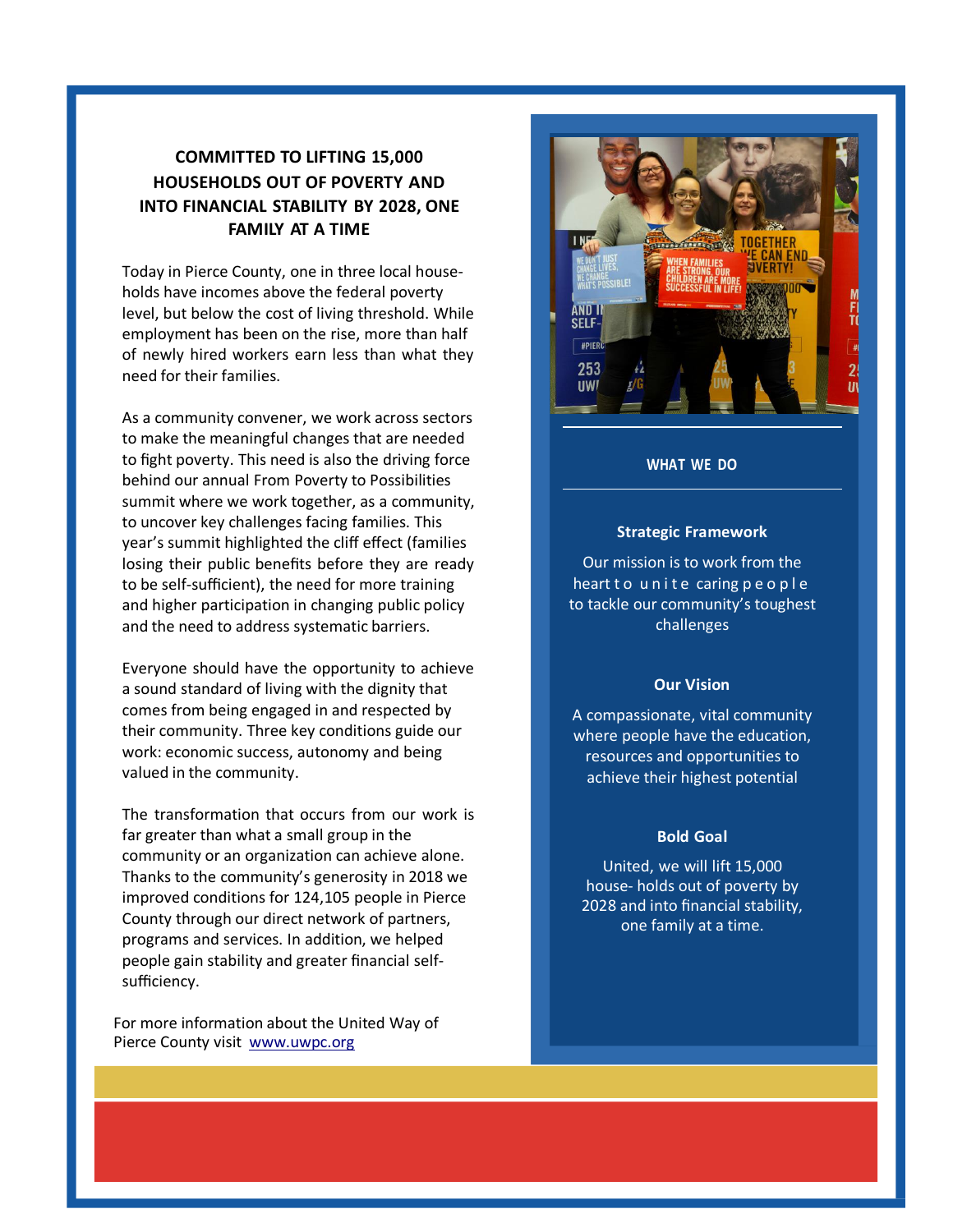#### **THE POSITION**



The Vice President of Community Impact will lead the development of comprehensive strategies to strengthen community relationships/engagement and philanthropy, increase resources, and motivate key stakeholders to partner with United Way of Pierce County in order to collectively lift 15,000 households out of poverty by 2028. This includes a deep understanding of systems change, advocacy/ public policy, data and evaluation, community development and how change happens and with communities. In partnership with the President & CEO and other members of the leadership team, the Vice President will also represent United Way with external constituency groups including community, governmental and private organizations to build community awareness, credibility, and key partnerships.

The Vice President will provide overall leadership, vision, and focus on the development of strategies to drive the collaborative approach to community impact that enhances United Way's leadership position in the community. The VP will oversee all areas of Community Impact including investment processes, oversight of South Sound 2-1-1 (information and referral call center), all initiatives including Centers for Strong Families (wealth building initiative), basic needs and our annual From Poverty to Possibilities Summit. Participation in other key events is critical to ensure our work is presented in compelling ways.

Additional Responsibilities include:

- Lead, manage and coach an internal team through system and change management processes.
- Provide direction and leadership to the Director Financial Stability initiatives and the South Sound 2-1-1 Director
- Implement and measure strategies, policies, processes, programs and partnerships to advance the Organizational Success Plan (Strategic Plan) and community results on Systems Change, piloting the Two-Generation Approach, Advocacy, Strong Families and Basic Needs.
- Lead our efforts in creating our annual public policy strategy, presenting this plan to legislators, tracking initiatives and engaging legislators, supporters and community leaders to advance systems change
- Work in partnership with the President & CEO to execute the Success Plan and implement new processes and approaches to achieve goals and ensure that the entire organization is focused on United Way's mission.
- Embed diversity, equity and inclusion into all impact and innovation work so that we are continually assessing our value at helping to mitigate barriers for marginalized communities.
- Work with the community and its stakeholders to track and catalyze work leading to the measurement of 15,000 households moving into financial stability, as well as emerging trends related to barriers for individuals and families struggling with poverty.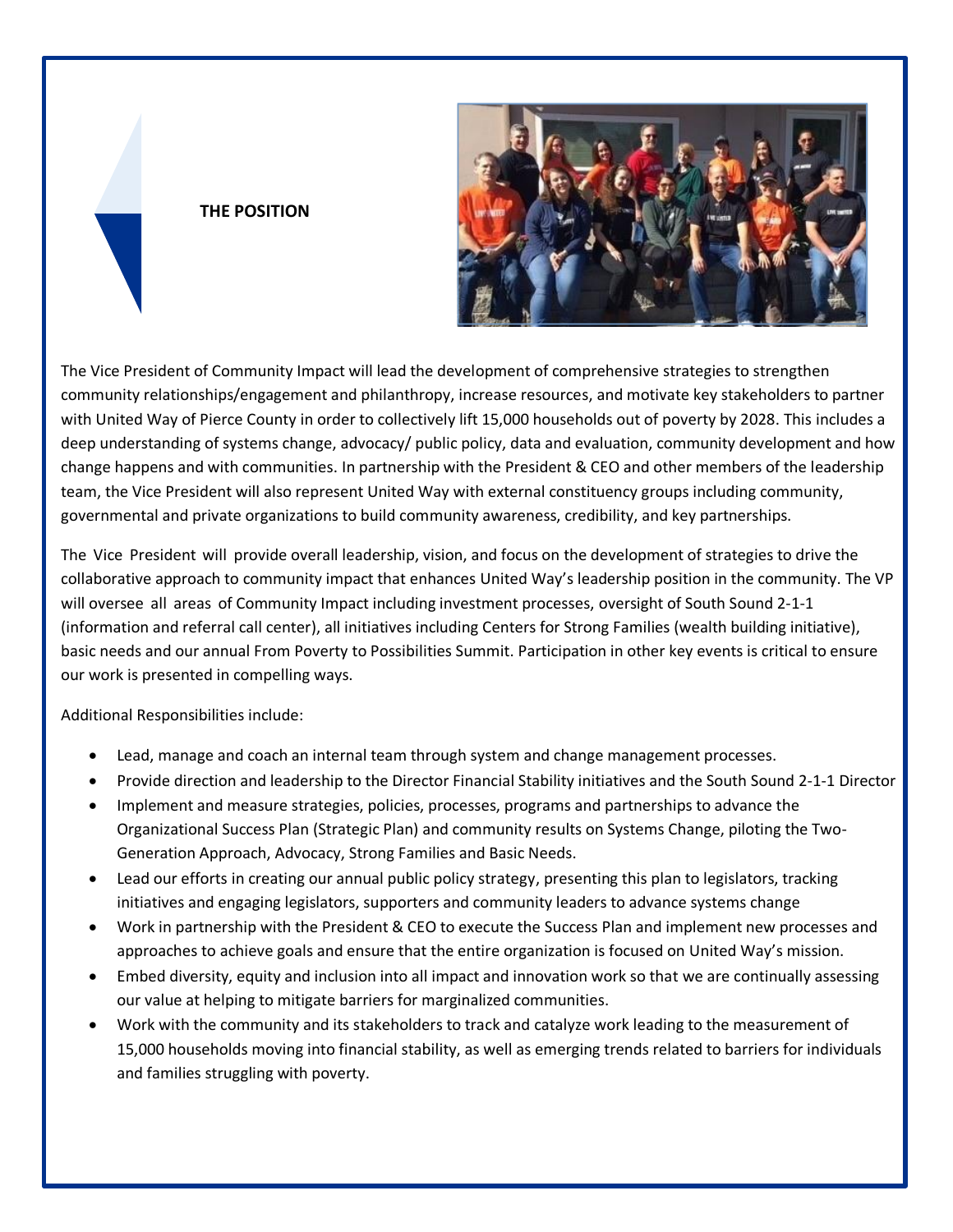# **Ideal Leadership Competencies for the Position**

- Visionary Confronts the complex realities of the environment and simultaneously maintains faith in a different and better future, providing purpose, direction and motivation
- Mission-Focused Committed to create real social change that leadsto betterlives and healthier communities
- Resource Development Provides the leadership necessary in identifying and maximizing financial support from all sources, traditional and non-traditional, that can be mobilized for community service impact
- Results-Driven Dedicated to shared and measurable goals for the common good; creating, resourcing, scaling, and leveraging strategies and innovations for broad investment and impact
- Team Builder Ensures that the right people are in the right roles at the right times; fostering commitment, trust, and collaboration among multi-cultural leaders and stakeholders
- Relationship-Oriented Understands that people come before process and is astute in cultivating and managing relationships toward a common goal
- Collaborator Understands the roles and contributions of all sectors of the community and can mobilize resources (financial and human) through meaningful engagement
- Network Oriented Values the power of networks; serving to leverage the agency's breadth of community presence, relationship, and strategy
- Brand-Steward Is a steward of the brand and understands his/her role in growing and protecting the reputation of the organization
- Outward-Turning Develops strategic relationships to benefit United Way and the community; knowing key players in the community and is diligent in maintaining and expanding the network of partners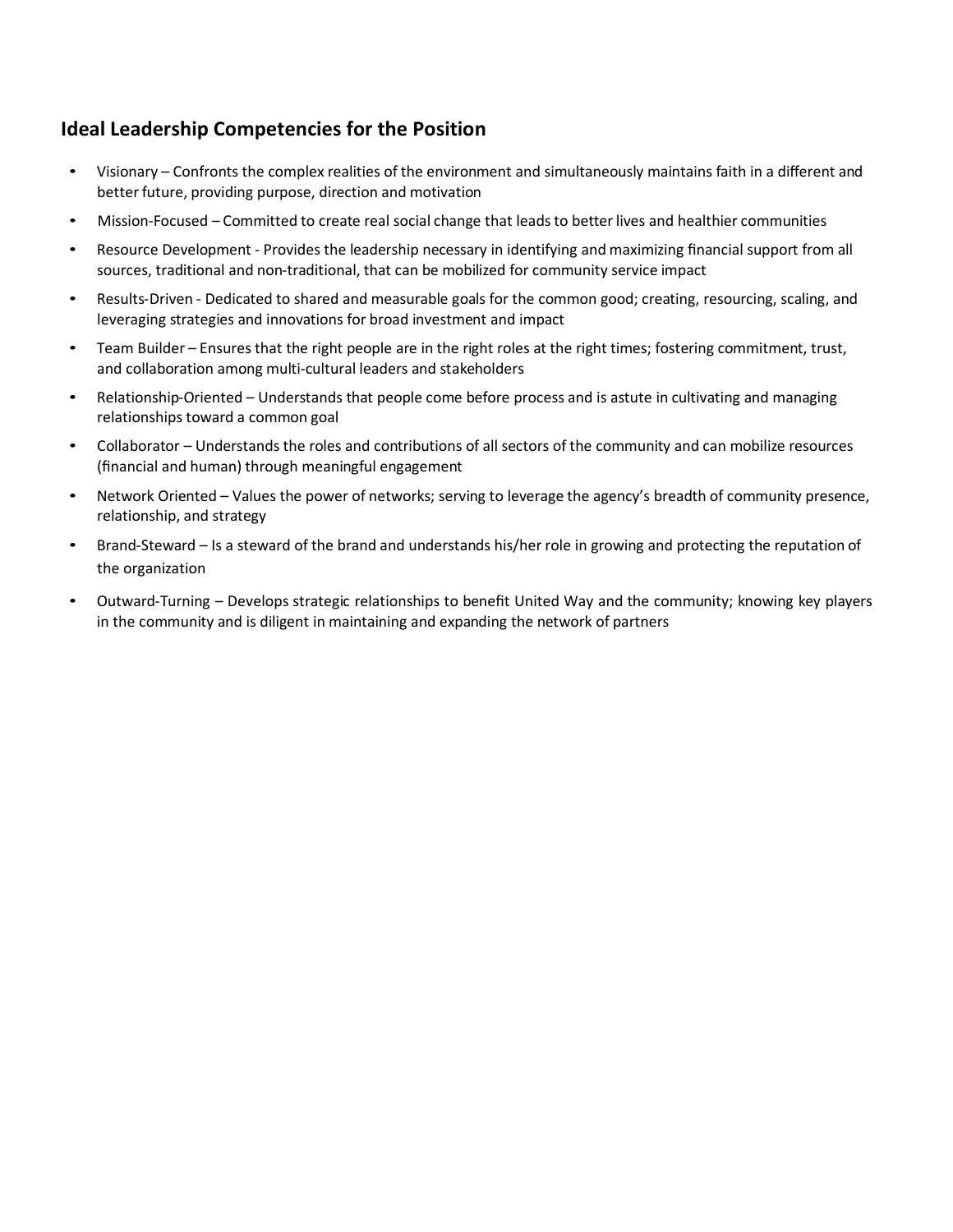## **WORKING RELATIONSHIPS**

The Vice President of Community Impact reports to the President and CEO and leads the Community Impact Team. The VP works collaboratively with the VP of Resource Development, the VP of Marketing and the Chief Financial Officer as well as with staff members throughout the organization.

Community and volunteer relationships include:

- United Way board members and volunteers
- Individual donors
- Corporate donors and leaders
- High net worth individuals
- Legislators and elected officials
- Labor leaders
- Workplace campaign leaders
- Professionals and small business owners
- Private foundation leader

# **DESIRED QUALIFICATIONS**

- B.A. required and Master's degree (preferred) along with 7-10 years of related experience or equivalent combination of education and experience required
- Management experience including minimum of 5 years' experience in a senior management position
- Experience working with volunteers, both at a Board of Directors level and direct service
- Thorough understanding of non-profit funding, management planning, policy analysis, volunteerism and community organizations
- Experience with networking, advocacy and working with collaborative efforts
- Must have demonstrated a high level of experience and success in designing systems and processes that build relationships among diverse community constituencies and engage them in productive community planning efforts
- Experience developing and executing system level social change efforts
- Strong critical thinking, decision-making and problem-solving skills
- Experience, strength and skill in change management
- Ability to convene and collaborate with and facilitate groups to build and drive consensus and advance collective community objectives
- Positive and engaging relationships in the community
- Self-motivated and ability to work autonomously but effectively in collaborations internally and externally

## **COMPENSATION & BENEFITS**

United Way offers a generous compensation package that includes salary, retirement, medical/dental, life and long-term disability. Salary range is \$90,000 - \$100,000 per year DOQ